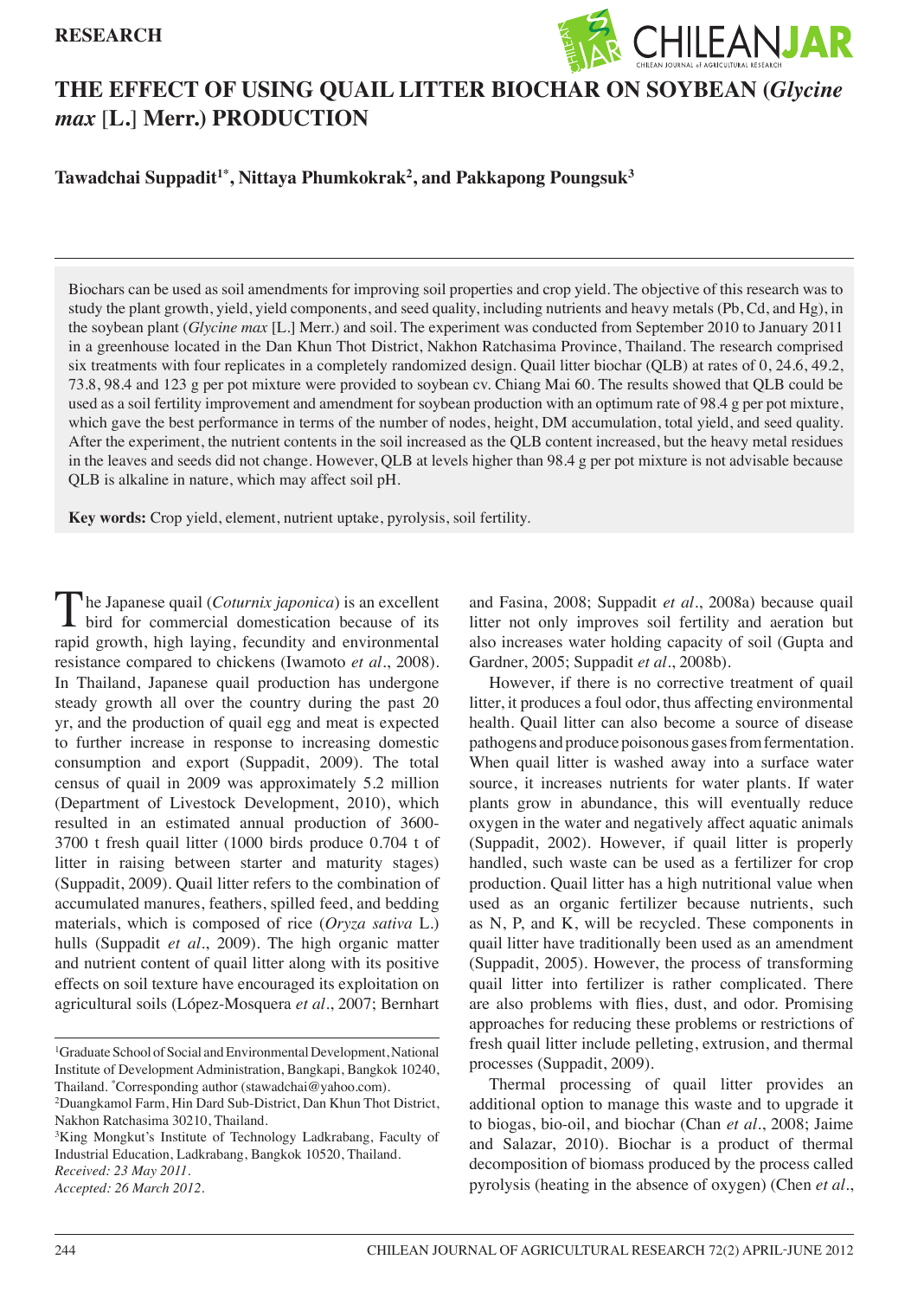2010). Biochar is attracting international attention for the following two reasons: 1) biochars can be used as soil amendments for improving soil properties and crop yield; and 2) storing biochars in soils is regarded as a means for permanently sequestering C and a potential abatement option for anthropogenic C emissions (Glaser *et al*., 2002; Lehmann, 2007; Hossain *et al*., 2010; Uzoma *et al*., 2011). The latter can be attributed to the relative stable nature of biochar, and the long turnover time of biochar in soil is of particular relevance for climate change solutions (Lehmann *et al*., 2006; Kookana, 2010). The conversion of quail litter by pyrolysis to produce biochar has potential to increase conventional agricultural productivity (Suppadit, 2009). Meanwhile, the understanding of agricultural effects of biochar is limited (Hossain *et al*., 2010). Previous studies have examined the useful effects of biochar produced from poultry litter (Chan *et al*., 2008), wastewater sludge (Hossain *et al*., 2010), and cow manure (Uzoma *et al*., 2011) on the yield of agricultural crop and properties of soil, and these studies have found that biochars significantly improve the yield of crops and properties of soil. However, there is currently no available information regarding the use of quail litter biochar (QLB) and its effects on soil and plant nutrients. Thus, studying the influence of biochar derived from quail litter on crop productivity merits research.

The objectives of the current study were to investigate the effect of different mixing rates of QLB on soybean (*Glycine max* L.] Merr.) production in a greenhouse pot experiment in terms of growth, yield and seed quality and to investigate the impact of QLB on soil quality and bioavailability of heavy metals in soybean leaves and seeds.

# **MATERIALS AND METHODS**

#### **Soils**

The soil used in this study was collected from the Dan Khun Thot soil group (Ustic Quartzipsamments, sandy, siliceous, coated, and isohyperthermic) and was classified as sandy soil containing 94.0% sand, 2.5% silt, and 3.5% clay (Land Development Department, 2011). The selected soil had the appropriate physical and chemical properties for agriculture to better determine the effect of treatment conditions using QLB on soybean growth and production. A composite sample was collected 10 cm below the topsoil layer, and the sample was sieved through a 6 mm sieve according to methods of Hossain *et al*. (2010) prior to analysis and potting. Table 1 shows the chemical characteristics, nutrients, and heavy metals in the sandy soil before the experiment.

# **Quail litter biochar**

The biochar used in this study was produced from quail litters. Quail litters were randomly selected from farms located in the Singburi Province, Thailand. QLB was produced at a 500 °C pyrolysis temperature based on

**Table 1. Chemical characteristics of soil and quail litter biochar (QLB) used in the pot experiment.**

| Characteristics            | Soil  | QLB   |  |  |  |
|----------------------------|-------|-------|--|--|--|
| $EC$ , dS $m^{-1}$         | 0.100 | 2.20  |  |  |  |
| pH                         | 6.10  | 9.10  |  |  |  |
| Exchangeable cations       |       |       |  |  |  |
| $CEC$ , cmol $kg^{-1}$     | 0.920 | 6.35  |  |  |  |
| $K$ , cmol $kg^{-1}$       | 0.200 | 0.28  |  |  |  |
| $Ca$ , cmol $kg^{-1}$      | 0.430 | 2.34  |  |  |  |
| $Mg$ , cmol $kg^{-1}$      | 0.175 | 1.52  |  |  |  |
| Elements                   |       |       |  |  |  |
| $C, mg kg^{-1}$            | 1 260 | 32800 |  |  |  |
| Total N, $mg \, kg^{-1}$   | 194   | 1620  |  |  |  |
| C/N ratio                  | 6.49  | 20.2  |  |  |  |
| P, $mg \, kg^{-1}$         | 586   | 9620  |  |  |  |
| $K$ , mg $kg^{-1}$         | 704   | 6750  |  |  |  |
| $Ca, mg kg^{-1}$           | 1022  | 10050 |  |  |  |
| $Mg$ , mg kg <sup>-1</sup> | 324   | 1020  |  |  |  |
| Fe, mg $kg^{-1}$           | 4.10  | 910   |  |  |  |
| $Zn$ , mg $kg^{-1}$        | 0.156 | 182   |  |  |  |
| $Cu, mg kg-1$              | 0.860 | 143   |  |  |  |
| $Mn$ , mg $kg^{-1}$        | 13.6  | 342   |  |  |  |
| Heavy metals               |       |       |  |  |  |
| Pb, $mg \, kg^{-1}$        | 2.10  | 44.5  |  |  |  |
| $Cd$ , mg $kg^{-1}$        | 2.40  | 14.8  |  |  |  |
| $Hg$ , mg $kg^{-1}$        | 1.32  | 1.8   |  |  |  |

CEC: Cation exchange capacity.

the recommendation of Lehmann (2007). The quail litter was packed into a ceramic container, which was covered with a lid, and combusted in a muffle furnace (K-SF05, Humanlab, K&K Scientific Supplier, Seoul, South Korea) at 500 °C for 5 h to generate biochar according to Uzoma *et al*. (2011). After the pyrolysis process, the QLB was ground to pass through a 1.0 mm sieve so that the biochar had the same particle size as sandy soil used in the experiment. The QLB was alkaline in nature (Suppadit, 2009). The chemical characteristics, nutrients, and heavy metals in the QLB are presented in Table 1.

#### **Location and greenhouse**

The study was conducted under greenhouse conditions and natural light at the Duangkamol Farm in the Dan Khun Thot District, Nakhon Ratchasima Province from September 2010 to January 2011. The environmental temperature during the trial was 22.0-32.0 °C. The trials were performed in a greenhouse that measured 6.0 m wide  $\times$  8.0 m long  $\times$  2.0 m high (96.0 m<sup>3</sup>) under a plastic roof. Corrugated iron and blue netting were used as a border around the greenhouse. The black plastic pots in which the soybeans were planted were 28.0 cm wide × 22.5 cm high  $(616 \text{ cm}^2)$ .

#### **Experimental design and data collection**

This study was a completely randomized design with four separate replicates (Gomez and Gomez, 1984). Air-dried soil was prepared for a total weight of  $10 \text{ kg}$  pot<sup>-1</sup> and mixed with various QLB treatments. The amount of biochar applied in this study was based on previous investigations conducted by Van Zwieten *et al*. (2010) and Uzoma *et al*. (2011). The QLB treatments were as follows: T1, control (without QLB); T2, 24.6 g pot<sup>-1</sup> (0.4 kg m<sup>-2</sup>); T3, 49.2 g pot<sup>-1</sup> (0.8 kg m<sup>-2</sup>); T4, 73.8 g pot<sup>-1</sup> (1.2 kg m<sup>-2</sup>); T5, 98.4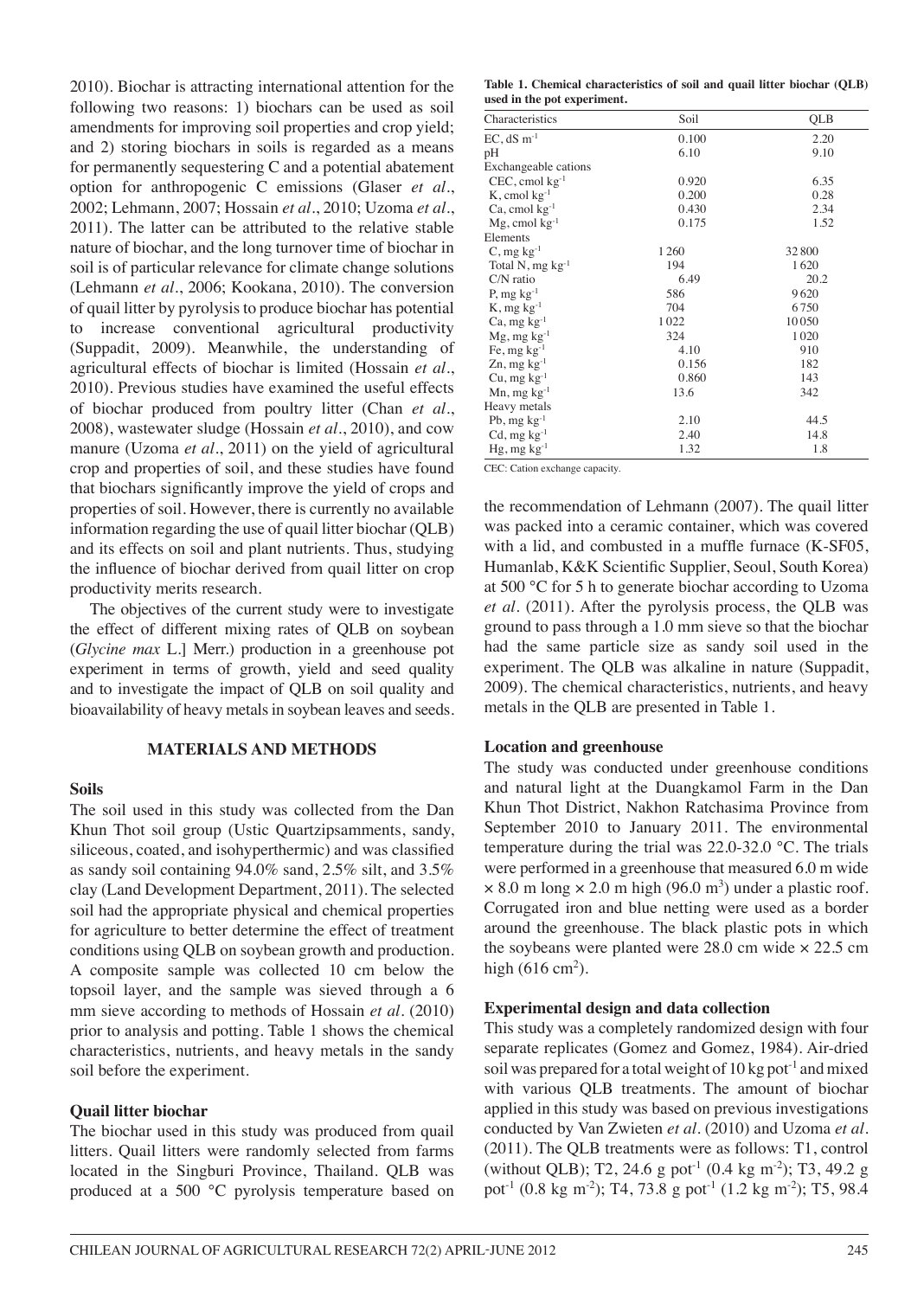g pot<sup>-1</sup> (1.6 kg m<sup>-2</sup>); and T6, 123 g pot<sup>-1</sup> (2.0 kg m<sup>-2</sup>). The chemical fertilizer (NPK 12-24-12; 10 g pot<sup>-1</sup>) was applied 20 d after emergence following suggestions issued by the Chiang Mai Field Crops Research Center (CMFCRC, 2002). The soybean cv. Chiang Mai 60 (CM. 60) was used for evaluation. Soybean seeds were inoculated with *Rhizobium* spp. for N-fixation and planted in each plastic pot. The soybean seedlings were then thinned 1 wk after emergence leaving four seedlings pot<sup> $-1$ </sup>, and the healthiest plant from each pot was retained. The plants were watered approximately up to the field capacity until the R7 stage (beginning maturity). The entire plot area was weeded by hand. An aqueous solution of tobacco leaves was used for insect control. The following data were recorded: planting date, stage of emergence, number of nodes, height, leaf area, DM, yield (4 plants pot<sup>-1</sup>  $\times$  pods plant<sup>-1</sup>  $\times$  seeds pod<sup>-1</sup> × 1 seed weight), number of pods per plant, number of seeds per pod and dry weight of 100 seeds.

# **Chemical analysis**

At the end of the pot experiment, the plant, soybean seed, QLB, and soil samples were sent to the laboratories of Faculty of Industrial Education, King Mongkut's Institute of Technology Ladkrabang and Thailand Institute of Scientific and Technological Research. Seed germination and vigor of harvested seeds were recorded based on ISTA Rules (1985). The soil from each pot was air-dried at 36 ºC until a constant weight was reached, and the soil was then passed through a 4 mm sieve to separate plant debris. The plants and seeds were oven dried at 70 °C until a constant weight was reached before weighing to determine DM and chemical analysis. Protein and lipid were measured using the Kjeldahl method with a Kjel-Foss Automatic (Model 16210) and by the Soxhlet extraction method according to the procedures in the Land Development Department (2004) manual. Heavy metals in the plant composition were measured using the atomic-direct aspiration method for Pb and Cd and atomic absorption-cold vapor method for Hg with an atomic absorption spectrophotometer (AAS) according to procedures of Tessier *et al*. (1979). Heavy metals, macronutrients and micronutrients in the QLB and soil were measured using the inductively coupled plasma atomic emission method with an inductively coupled plasma emission spectrophotometer according to procedures of AOAC (1970; 1980). The QLB and soil chemical characteristics in terms of EC and pH before and after the experiment were determined in a 1:10 ratio (solid:water extracts) using a conductivity meter (electrical conductivity method) and a pH meter, respectively, according to procedures of Peverill *et al*. (1999). Cation exchange capacity (CEC) was estimated using an NH4 + replacement method according to procedures of Schollenberger and Simon (1945), and the leachates were analyzed for exchangeable cations, including K, Ca, and Mg, according to procedures of Uzoma *et al*. (2011).

#### **Data analysis**

Data were analyzed using ANOVA. When significant differences were observed, the Duncan's New Multiple Range Test (DNMRT) of the Statistical Analysis System (SAS version 6.12) was used to test for differences among treatment means at a significance level of  $p < 0.05$  (SAS) Institute, 1996).

# **RESULTS AND DISCUSSION**

#### **Potential growth and yield**

The differences in the number of soybean nodes and soybean height at the R8 stage (full maturity) were significant for all treatments  $(p < 0.05)$  (Figure 1). Increasing the content of the QLB corresponded to a slight increase in the number of nodes and plant height, which may have been due to the increase in optimal nutrients for soybean growth. The highest number of nodes per plant (nine nodes) and the tallest plant (102 cm) were obtained from 98.4 g QLB per pot mixture (T5), and the lowest number of nodes per plant (6.9 nodes) and the shortest plant (84.0 cm) were obtained from the control group (without QLB; T1).

The differences in the soybean leaf areas were significant for all treatments ( $p < 0.05$ ) (Figure 2). At the reproductive growth stages (Fehr and Caviness, 1977) of R1 (beginning bloom;  $632 \text{ cm}^2$  2 plants<sup>-1</sup>), R3 (beginning pod; 798 cm<sup>2</sup> 2 plants<sup>-1</sup>), R5 (beginning seed; 870 cm<sup>2</sup> 2 plants<sup>-1</sup>) and R7 (320 cm<sup>2</sup> 2 plants<sup>-1</sup>), the highest leaf area values were obtained from the 98.4 g QLB per pot mixture (T5), and the lowest leaf areas were obtained from the control group (without QLB; T1). These results can be attributed to the effects of the optimal fertilizer level. As the soybean leaf area increased from the R1 stage to R5 stage, the data showed that increasing QLB contents corresponded to increased leaf areas.

The DM production was significantly different for all treatments and all stages of R1, R3, R5, R6 (full seed), R7, and R8  $(p < 0.05)$  (Figure 3). The 98.4 g QLB per



T1: Control (without quail litter biochar); T2: 24.6 g pot<sup>-1</sup> (0.4 kg m<sup>-2</sup>); T3: 49.2 g pot<sup>-1</sup> (0.8 kg m<sup>-2</sup>); T4: 73.8 g pot<sup>-1</sup> (1.2 kg m<sup>-2</sup>); T5: 98.4 g pot<sup>-1</sup> (1.6 kg m<sup>-2</sup>); and T6: 123 g pot<sup>-1</sup>  $(2.0 \text{ kg m}^{-2})$ .

**Figure 1. Number of main stem nodes and height of soybean cv. CM. 60 at different levels of quail litter biochar.**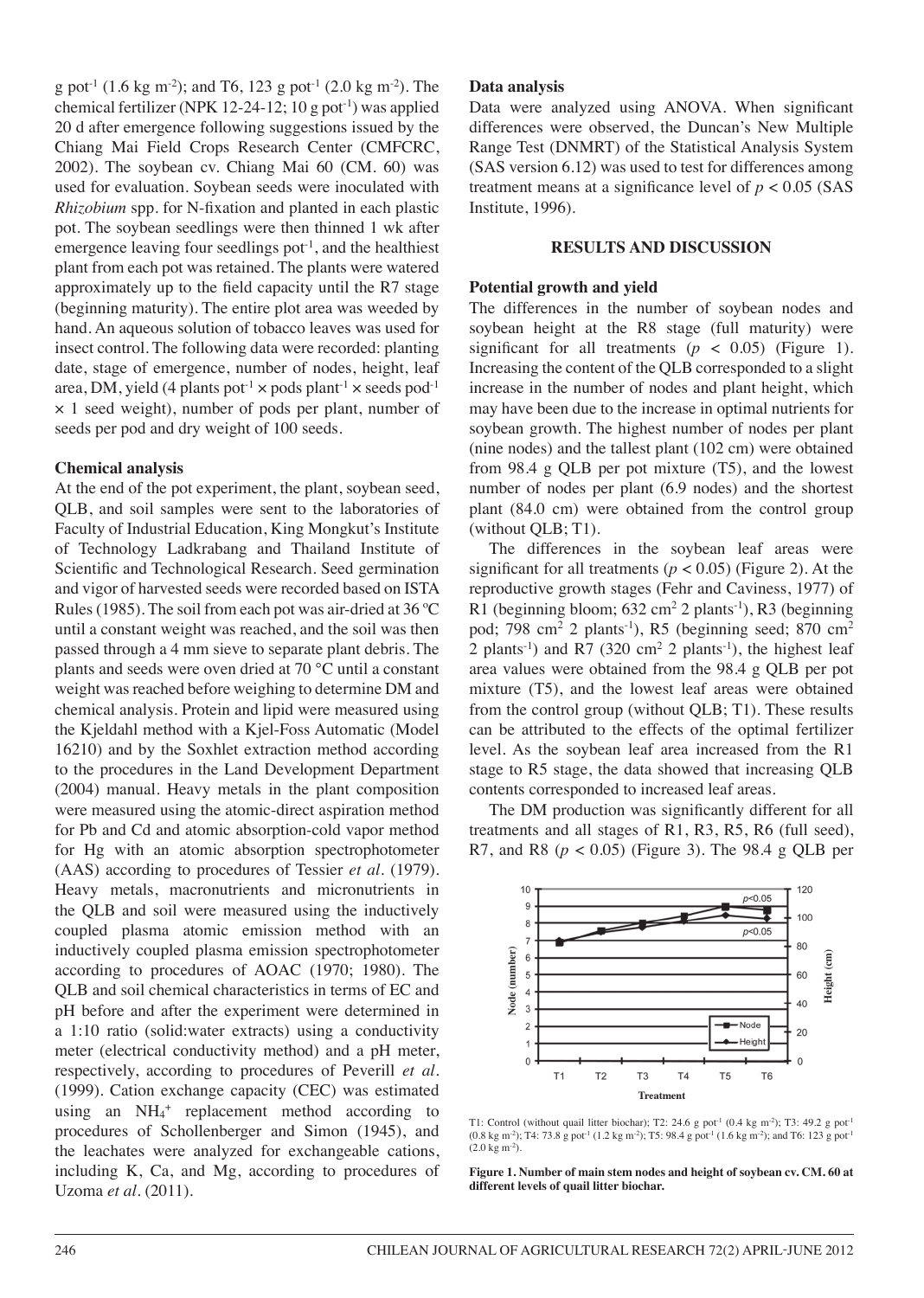

T1: Control (without quail litter biochar); T2: 24.6 g pot<sup>-1</sup> (0.4 kg m<sup>-2</sup>); T3: 49.2 g pot<sup>-1</sup>  $(0.8 \text{ kg m}^2)$ ; T4: 73.8 g pot<sup>-1</sup> (1.2 kg m<sup>-2</sup>); T5: 98.4 g pot<sup>-1</sup> (1.6 kg m<sup>-2</sup>); and T6: 123 g pot<sup>-1</sup> (2.0 kg m-2).

**Figure 2. Leaf area of soybean cv. CM. 60 at different levels of quail litter biochar.**



T1: Control (without quail litter biochar); T2: 24.6 g pot<sup>-1</sup> (0.4 kg m<sup>-2</sup>); T3: 49.2 g pot<sup>-1</sup>  $(0.8 \text{ kg m}^2)$ ; T4: 73.8 g pot<sup>-1</sup> (1.2 kg m<sup>-2</sup>); T5: 98.4 g pot<sup>-1</sup> (1.6 kg m<sup>-2</sup>); and T6: 123 g pot<sup>-1</sup> (2.0 kg m-2).

**Figure 3. Dry matter of soybean cv. CM. 60 at different levels of quail litter biochar.**

pot mixture (T5) had the highest DM at stages R7 and R8 with  $6.38$  and  $6.13$  g plant<sup>-1</sup>, respectively, and the lowest DM was obtained from the control group (without QLB; T1). The data showed that the DM was increased with increasing QLB contents. The DM accumulation in all treatments had the highest levels at the R7 stage and was slightly decreased at the R8 stage. Similar results were obtained by Hanway and Thomson (1967), who reported that leaf and stem DM accumulates at an early stage (R7) and then decreases at the pod development and seed filling stages. Meanwhile, pod and seed DM accumulates when carbohydrates are moved from sources (leaf and stem) to sinks (pod and seed) at the final stage. Moreover, Hanway and Weber (1971) reported that soybean stem DM accumulation has the highest value approximately 15 d after the flowering stage and has a lower value at the full maturity stage, and they concluded that carbohydrates are also moved from the stems to the seeds to meet the growth demands for seed development.

The yield  $(4$  plants pot<sup>-1</sup>) was significantly different for all treatments  $(p < 0.05)$  (Table 2) with the highest yield of 22.4 g pot<sup>-1</sup> with the 98.4 g QLB per pot mixture  $(T5)$ and the lowest yield of 6.8 g pot<sup> $1$ </sup> with the control group (without QLB; T1). The soybean yield was increased with increasing QLB contents. Good plant height and leaf area are important because they are important for photosynthesis, which ultimately affects yield (Uzoma *et al*., 2011). The CMFCRC (2002) reported that plant yield is influenced by the yield components. The present study showed that the highest yielding treatment (T5) presented high values for the number of pods per plant, number of seeds per pod and 100 seed dry weight.

The number of soybean pods, number of seeds per pod and 100 seeds dry weight were significantly different among treatments ( $p < 0.05$ ) (Table 2). Increasing the content of QLB produced more pods plant<sup>-1</sup>, seeds pod<sup>-1</sup> and 100 seeds dry weight. The highest values for the number of pods per plant, number of seeds per pod and 100 seeds dry weight were  $14.8$  pods plant<sup>-1</sup>, 2.15 seeds pod<sup>-1</sup> and 15.2 g, respectively, for the 98.4 g QLB per pot mixture (T5), and the control group (without QLB; T1) had the lowest values  $(6.3 \text{ pods plant}^{-1}, 1.8 \text{ seeds pod}^{-1}, \text{and } 10.8)$ g, respectively).

The above results showed that the application of QLB to sandy soil increased soybean growth and yield compared to the control group (T1). As a soil amendment, the QLB increased the soil fertility. The presence of nutrients in the soil released from the QLB had beneficial and positive influences on soybean growth and yield, including increased nutrient availability, particularly N (Schmidt and Noack, 2000). QLB is not easily degraded by soil microbes, which favor the use of this material in sandy soils (Glaser *et al*., 2002) because it has a porous material with high surface area (Liang *et al*., 2006). Thus, QLB can significantly affect the soil moisture and nutrient dynamics (Lehmann *et al*., 2003; Uzoma *et al*., 2011). These results imply that the addition of QLB to sandy soil provided percolating soil moisture more residence time within the root zone, thereby making soil moisture and nutrients more available to soybean seedlings growing in the soil and eventually improving crop productivity (Steinbeiss *et al*., 2009). In addition, the increase in soybean growth and

**Table 2. Yield and yield components of soybean cv. CM. 60 at different levels of quail litter biochar.**

|                |                       |                          | Yield component         |                   |  |  |  |  |
|----------------|-----------------------|--------------------------|-------------------------|-------------------|--|--|--|--|
| Treatment      | Yield                 | Pods plant <sup>-1</sup> | Seeds pod <sup>-1</sup> |                   |  |  |  |  |
|                | $g$ pot <sup>-1</sup> |                          |                         | g                 |  |  |  |  |
| T1             | 6.8e                  | 6.3e                     | 1.80e                   | 10.8e             |  |  |  |  |
| T <sub>2</sub> | 10.4d                 | 8.4d                     | 1.84d                   | 12.3d             |  |  |  |  |
| T <sub>3</sub> | 15.9c                 | 11.6c                    | 1.93c                   | 12.7c             |  |  |  |  |
| T <sub>4</sub> | 18.6b                 | 13.2 <sub>b</sub>        | 2.00 <sub>b</sub>       | 13.9 <sub>b</sub> |  |  |  |  |
| T <sub>5</sub> | 22.4a                 | 14.8a                    | 2.15a                   | 15.2a             |  |  |  |  |
| T6             | 20.5ab                | 14.2ab                   | 2.08ab                  | 14.6ab            |  |  |  |  |
| CV, %          | 7.78                  | 9.10                     | 8.35                    | 6.17              |  |  |  |  |

Means in the same column with different letters are significantly different at  $p < 0.05$ . T1: Control (without quail litter biochar); T2: 24.6 g pot-1 (0.4 kg m-2); T3: 49.2 g pot-1 (0.8 kg m<sup>-2</sup>); T4: 73.8 g pot<sup>-1</sup> (1.2 kg m<sup>-2</sup>); T5: 98.4 g pot<sup>-1</sup> (1.6 kg m<sup>-2</sup>); and T6: 123 g pot<sup>-1</sup> (2.0 kg m<sup>-2</sup>); CV: coefficient of variation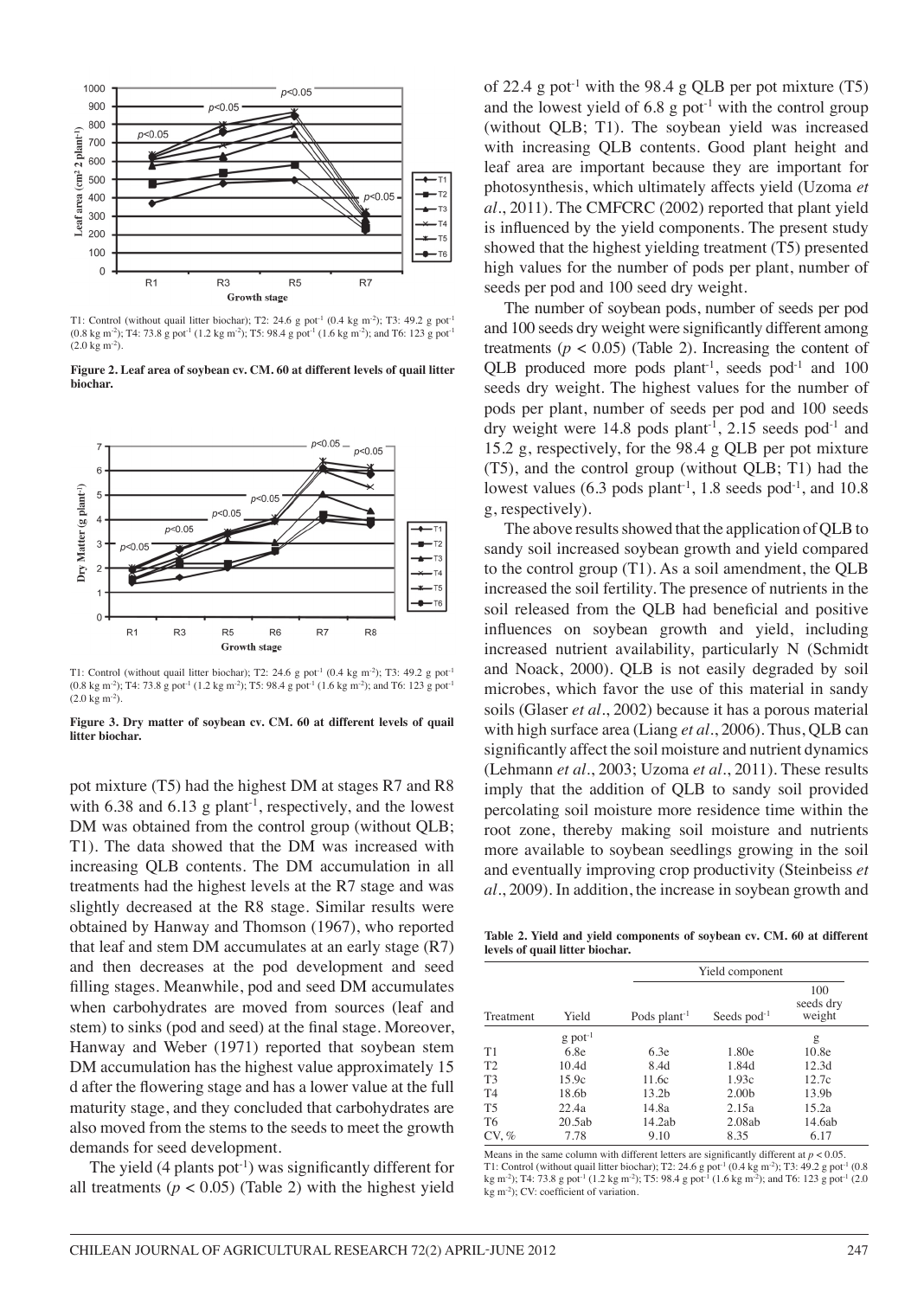yield was mainly due to the improvement in the CEC of the soil and an increase in the nutrient content of the soil (Hossain *et al*., 2010). However, there was no significant difference in soybean growth and yield between the 98.4 (T5) and 123 (T6) g QLB per pot mixtures  $(p > 0.05)$ . The mixings rate of 123 g QLB pot<sup>-1</sup> (T6) may not be feasible because the soil had a pH 8 with this treatment. The optimum soil pH for soybean production is 6.5-7.5 (CMFCRC, 2002; Becerra *et al*., 2011), and the soil pH was increased with increasing amounts of QLB.

#### **Seed quality**

The effect of QLB treatments on seed germination and vigor was significant ( $p < 0.05$ ) (Table 3). The highest seed germination and vigor values (50.6 and 42.3%, respectively) were found for the 98.4 g QLB per pot mixture (T5), and the lowest seed germination and vigor values (34.2 and 30.9%, respectively) were found for the control group (without QLB; T1). Increasing the content of QLB generally increased the percentage of seed germination and vigor. The reasons for this were the same as for soybean growth and yield.

The difference in seed protein levels for all treatments was significant ( $p < 0.05$ ) (Table 3). The 98.4 g QLB per pot mixture (T5) showed the highest protein level of 37.9%, and the control group (without QLB; T1) had the lowest protein level of 33.1%. Increasing the content of QLB caused an increase in seed protein or seed N contents, which suggested that QLB had the ability to release available N once applied to the soil via mineralization. Van Zwieten *et al*. (2010) reported that application of

**Table 3. Seed quality, protein content and lipid content of soybean cv. CM. 60 at different levels of quail litter biochar.**

| Treatment      | Germination | Vigor             |                   | Lipid             |  |  |
|----------------|-------------|-------------------|-------------------|-------------------|--|--|
|                |             | $\%$              |                   |                   |  |  |
| T1             | 34.2e       | 30.9e             | 33.1e             | 20.8a             |  |  |
| T2             | 38.6d       | 34.8d             | 33.6d             | 20.6 <sub>b</sub> |  |  |
| T <sub>3</sub> | 44.5c       | 38.7c             | 34.5c             | 20.6 <sub>b</sub> |  |  |
| T <sub>4</sub> | 48.1b       | 39.4 <sub>b</sub> | 36.0 <sub>b</sub> | 19.9c             |  |  |
| T <sub>5</sub> | 50.6a       | 42.3a             | 37.9a             | 19.6d             |  |  |
| T <sub>6</sub> | 49.8ab      | 41.2ab            | 37.2ab            | 19.8cd            |  |  |
| CV. %          | 6.88        | 7.42              | 6.38              | 5.45              |  |  |

Means in the same column with different letters are significantly different at  $p < 0.05$ . T1: Control (without quail litter biochar); T2: 24.6 g pot<sup>-1</sup> (0.4 kg m<sup>-2</sup>); T3: 49.2 g pot<sup>-1</sup> (0.8 kg m<sup>-2</sup>); T4: 73.8 g pot<sup>-1</sup> (2.0 kg m<sup>-2</sup>); T4: 73.8 g pot<sup>-1</sup> (2.0 kg m<sup>-2</sup>); and T6: 123 g pot<sup>-1</sup> (2.0 kg m<sup>-2</sup>); kg m-2); CV: coefficient of variation.

biochar to soil significantly increases uptake of plant N. Increasing plant N uptake through biochar amendment is one of the ways to improve N fertilizer use efficiency (Uzoma *et al*., 2011), especially in sandy soils where N loss is a major environmental and agronomic problem (Hamer *et al*., 2004). The difference in seed lipid contents for all treatments was also significant  $(p < 0.05)$  (Table 3). Increasing the content of QLB corresponded to a decrease in seed lipid content, which is an advantage for soybean milk consumers because lipid content is inversely related to protein content (CMFCRC, 2000). The 98.4 g QLB per pot mixture (T5) had the lowest lipid content of 19.6%, and the control group (without QLB; T1) had the highest lipid content of 20.8%.

#### **Heavy metals**

After the experiment, the levels of Pb, Cd, and Hg in the mixed soil differed significantly among treatments (*p* < 0.05) and ranged from 0.450-1.35, 0.540-3.78, and 0.0784-0.0875 mg  $kg^{-1}$ , respectively (Table 4). The 123 g QLB per pot mixture (T6) had the highest Pb, Cd, and Hg contents, and the lowest contents for these heavy metals were found in the control group (without QLB; T1). Increasing the content of QLB corresponded to an increase in Pb, Cd, and Hg contents. The heavy metal contents decreased continuously after the experiment due to adsorption by the soil, fixation by the soil, microorganism activity, leaching, and soybean absorption (Suppadit *et al*., 2005; Hossain *et al*., 2010).

The leaf Pb, Cd, and Hg levels were not significantly different among treatments  $(p > 0.05)$  with ranges of 3.4 to 3.6, 3.3 to 3.5, and 0.0185 to 0.0197 mg kg-1, respectively (Table 4). Increasing the content of QLB did not correspond to an increase of Pb, Cd, and Hg accumulation in leaves. Similarly, the Pb, Cd, and Hg values in the seeds ranged from 0.940 to 0.956, 0.0223 to 0.0310, and 0.00200 to 0.00290 mg kg-1, respectively, and these levels were not significantly different among treatments  $(p > 0.05)$  (Table 4). The accumulation of heavy metals in seeds was lower than in leaves because leaves generally have more time than seeds to absorb the heavy metals (Suppadit *et al*., 2005).

These results clearly showed that the QLB had higher levels of heavy metals, including Pb, Cd, and Hg, than

|  |  | Table 4. Heavy metals in the soil after the experiment, in the soybean leaf (R5), and in the soybean seed (R8). |
|--|--|-----------------------------------------------------------------------------------------------------------------|
|--|--|-----------------------------------------------------------------------------------------------------------------|

| Treatments     |        | Soil after experiment |          |           | Soybean leaf     |           |           | Sovbean seed     |           |  |  |
|----------------|--------|-----------------------|----------|-----------|------------------|-----------|-----------|------------------|-----------|--|--|
|                | Pb     | Cd                    | Hg       | $Pb^{ns}$ | Cd <sup>ns</sup> | $Hg^{ns}$ | $Pb^{ns}$ | Cd <sup>ns</sup> | $Hg^{ns}$ |  |  |
|                |        |                       |          |           | mg/kg            |           |           |                  |           |  |  |
| T1             | 0.450e | 0.540e                | 0.0784e  | 3.60      | 3.30             | 0.0185    | 0.940     | 0.0223           | 0.00200   |  |  |
| T <sub>2</sub> | 0.920d | 1.24d                 | 0.0822d  | 3.40      | 3.30             | 0.0186    | 0.942     | 0.0250           | 0.00200   |  |  |
| T <sub>3</sub> | 0.960c | 2.10c                 | 0.0848c  | 3.40      | 3.35             | 0.0190    | 0.943     | 0.0278           | 0.00240   |  |  |
| T <sub>4</sub> | 1.10b  | 3.15 <sub>b</sub>     | 0.0856b  | 3.50      | 3.40             | 0.0194    | 0.948     | 0.0280           | 0.00270   |  |  |
| T <sub>5</sub> | 1.28ab | 3.46ab                | 0.0862ab | 3.60      | 3.40             | 0.0195    | 0.955     | 0.0289           | 0.00280   |  |  |
| T <sub>6</sub> | 1.35a  | 3.78a                 | 0.0875a  | 3.60      | 3.50             | 0.0197    | 0.956     | 0.0310           | 0.00290   |  |  |
| $CV. \%$       | 10.50  | 9.30                  | 8.29     | 4.58      | 5.86             | 2.28      | 11.50     | 9.75             | 7.14      |  |  |

Means in the same column with different letters are significantly different at  $p < 0.05$ .

T1: Control (without quail litter biochar); T2: 24.6 g pot<sup>-1</sup> (0.4 kg m<sup>-2</sup>); T3: 49.2 g pot<sup>-1</sup> (0.8 kg m<sup>-2</sup>); T4: 73.8 g pot<sup>-1</sup> (1.2 kg m<sup>-2</sup>); T5: 98.4 g pot<sup>-1</sup> (1.6 kg m<sup>-2</sup>); Tand T6: 123 g pot<sup>-1</sup> (2.0 kg m-2); CV: coefficient of variation; ns: non significant.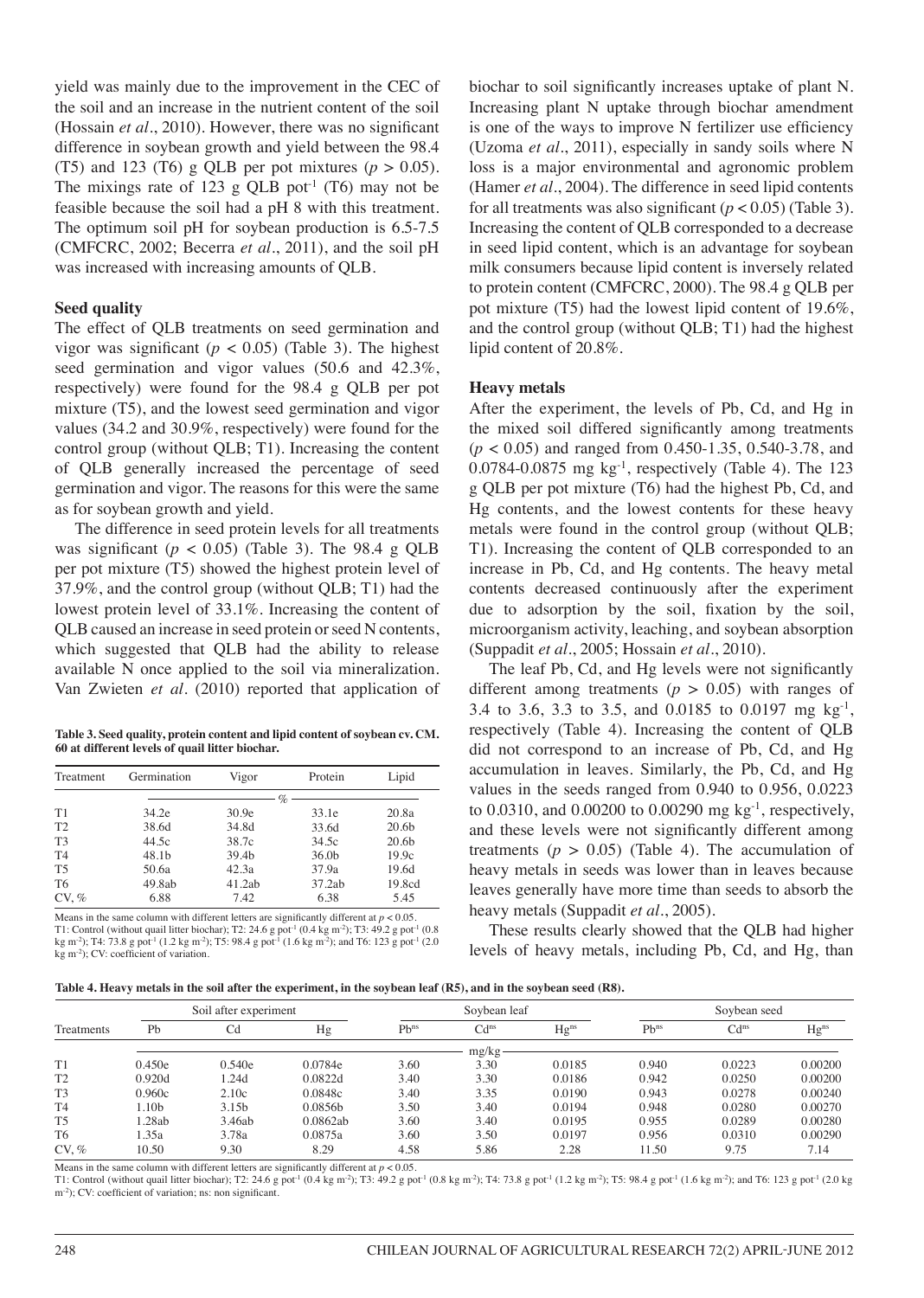the sandy soil (Table 1). However, this study detected insignificant bioaccumulation of the heavy metals present in the produced leaves and seeds when using QLB and showed the ability of QLB to immobilize a mixture of heavy metals in soil. Thus, the bioavailable fraction of heavy metals was reduced in the presence of biochar. Hossain *et al*. (2010) reported that biochar can increase the heavy metal fraction in soils and decrease the uptake of heavy metals. Biochar application reduces the extractability of heavy metals in soil and significantly changes the sequential extractability of metal fractions that contain the available forms of heavy metals in the soil that can be transformed into unexchangeable forms (Qiu and Guo, 2010). Therefore, QLB can significantly affect heavy metal sorption (Uchimiya *et al*., 2010), act as a barrier against the negative characteristics of heavy metal contamination (Kookana, 2010) and mitigate the adverse influence of heavy metals on growth and yield (Chen *et al*., 2010).

### **Chemical characteristics and nutrients**

Table 5 shows the soil chemical characteristics and nutrients after the experiment. QLB increased the chemical characteristics and nutrients of the soil. The EC values were significantly different among treatments (*p*  $<$  0.05). The 123 g QLB per pot mixture (T6) showed the highest EC value  $(0.423 \text{ dS m}^{-1})$ , and the lowest EC value  $(0.110 \text{ dS m}^{-1})$  was found with the control group (without QLB; T1). Soil pH values were significantly different among treatments ( $p < 0.05$ ) ranging from 6.11-8.00. All treatments tended to have a higher soil pH with increasing QLB contents. The differences in the contents of exchangeable cations, including CEC, K, Ca, and Mg, and elements, including C, N, C/N, P, K, Ca, Mg, Fe, Zn, Cu, and Mn, were significant for all treatments ( $p < 0.05$ ) with the highest contents obtained for the 123 g QLB per pot mixture (T6) and the lowest contents obtained for the control group (without QLB; T1).

QLB may have the ability to increase the mineralization of soil organic N upon its incorporation into soil as a result of the priming effect (Hamer *et al*., 2004) and increased total C. However, increasing the rate of QLB application increased the soil C more than the soil N, which was reflected by the significant increase in the C:N ratio with

increasing QLB rates. The optimal C:N ratio promoted the mineralization of C compounds by enhancing the growth of microorganisms and releasing the available N after QLB addition to soil during the pot experiments. In the present study, the levels of exchangeable nutrients (K, Ca, and Mg) and CEC in postharvest soil were higher in the treatment where QLB was applied in a greater amount. Exchangeable cations and CEC confirmed that QLB improved the exchangeable cation status and increased the nutrient availability of the soil (Chan *et al*., 2008). The absorption and retention capacity for nutrient ions released from fertilizer, such as K, Ca, and Mg, as well as the maintenance of adequate water supply and a slow release of nutrients may have caused this increase in nutrient availability (Eshghi *et al*., 2010). Lehmann *et al*. (2003) and Asai *et al*. (2009) also reported an increase in plant productivity after biochar application, and they attributed this result to the increase in soil available nutrients. Therefore, it can be inferred that higher soybean growth, DM yield, and grain yield is due to the greater availability of nutrients in the soil.

#### **CONCLUSIONS**

QLB provided material for good environmental conditions for the growth and development of soybean plants. Increasing the content of QLB corresponded to an increase in soil fertility, which demonstrated that QLB was an effective soil amendment. The growth and yield of soybeans responded to QLB application. However, a suitable amount of QLB should be used. More than 98.4 g of QLB per pot mixture should not be used because this amount caused the soil pH to be above the requirements for soybean. Additional field studies on the long-term effect of QLB on soil physicochemical properties and plant productivity are needed to understand the sustainability of QLB as a soil amendment, including the interaction among QLB, soil, plants and microorganisms.

#### **ACKNOWLEDGEMENTS**

The authors would like to thank the Marshucon Public Company Limited for the muffle furnace. The authors

**Table 5. Chemical characteristics and nutrients of the soil after the experiment.**

| Exchangeable cations |                       |                   |                  |                    |                    |                    |                              | Elements         |                   |      |                  |        |                  |                      |                    |        |                   |
|----------------------|-----------------------|-------------------|------------------|--------------------|--------------------|--------------------|------------------------------|------------------|-------------------|------|------------------|--------|------------------|----------------------|--------------------|--------|-------------------|
| Treatments           | EC                    | pH                | <b>CEC</b>       | K                  | Ca                 | Mg                 |                              | N                | C/N<br>ratio      | Ρ    | K                | Ca     | Mg               | Fe                   | Zn                 | Cu     | Mn                |
|                      | $dS \, \text{m}^{-1}$ |                   |                  |                    |                    |                    | $\equiv$ mg kg <sup>-1</sup> |                  |                   |      |                  |        |                  | -mg kg <sup>-1</sup> |                    |        |                   |
| T <sub>1</sub>       | 0.110f                | 6 11f             | 0.912f           | 0.195f             | 0.426f             | 0.171f             | .259f                        | 192f             | 6.56f             | 576f | 700f             | 1.010f | 312f             | 3.98f                | 0.150f             | 0.848f | 13.1f             |
| T <sub>2</sub>       | 0.280e                | 6.40e             | 1.24e            | 0.210e             | 0.440e             | 0.211e             | 3.320e                       | 200e             | 16.6e             | 620e | 746e             | 1.045e | 746e             | 4.22e                | 0.245e             | 0.998e | 15.8e             |
| T <sub>3</sub>       | 0.314d                | 6.65d             | -39d             | 0.222d             | 0.445d             | 0.225d             | 3.890d                       | 223d             | 17.4d             | 636d | 763d             | 1.052d | 763d             | 4.65d                | 0.352d             | 1.10d  | 18.4d             |
| T <sub>4</sub>       | 0.326c                | 6.92c             | .45c             | 0.232c             | 0.453c             | 0.238c             | 4.548c                       | 229c             | 19.9c             | 643c | 785c             | 1.063c | 785c             | 5.24c                | 0.456c             | 1.25c  | 20.0c             |
| T <sub>5</sub>       | 0.352h                | 7.35 <sub>b</sub> | .50 <sub>b</sub> | 0.238 <sub>b</sub> | 0.464 <sub>b</sub> | 0.247 <sub>b</sub> | 5.214b                       | 238 <sub>b</sub> | 21.9 <sub>b</sub> | 654b | 802 <sub>b</sub> | 1.070b | 802 <sub>b</sub> | 5.55 <sub>h</sub>    | 0.558 <sub>b</sub> | l.40b  | 22.5 <sub>b</sub> |
| T <sub>6</sub>       | 0.423a                | 8.00a             | 1.58a            | 0.246a             | 0.478a             | 0.259a             | 6.325a                       | 245a             | 25.8a             | 668a | 812a             | 1.078a | 812a             | 5.98a                | 0.698a             | l .68a | 24.8a             |
| $CV, \%$             | 10.6                  | 5.83              | 10.5             | 8.86               | 5.92               | 6.63               | 9.70                         | 8.42             | 9.10              | 5.43 | 6.24             | 4.40   | 6.24             | 12.3                 | 14.8               | 7.48   | 4.95              |

Means in the same column with different letters are significantly different at  $p < 0.05$ .

T1: Control (without quail litter biochar); T2: 24.6 g pot<sup>-1</sup> (0.4 kg m<sup>-2</sup>); T3: 49.2 g pot<sup>-1</sup> (0.8 kg m<sup>-2</sup>); T4: 73.8 g pot<sup>-1</sup> (1.2 kg m<sup>-2</sup>); T4: 73.8 g pot<sup>-1</sup> (1.2 kg m<sup>-2</sup>); T5: 98.4 g pot<sup>-1</sup> (1.6 kg m<sup>-2</sup>); an m<sup>-2</sup>); CV: coefficient of variation.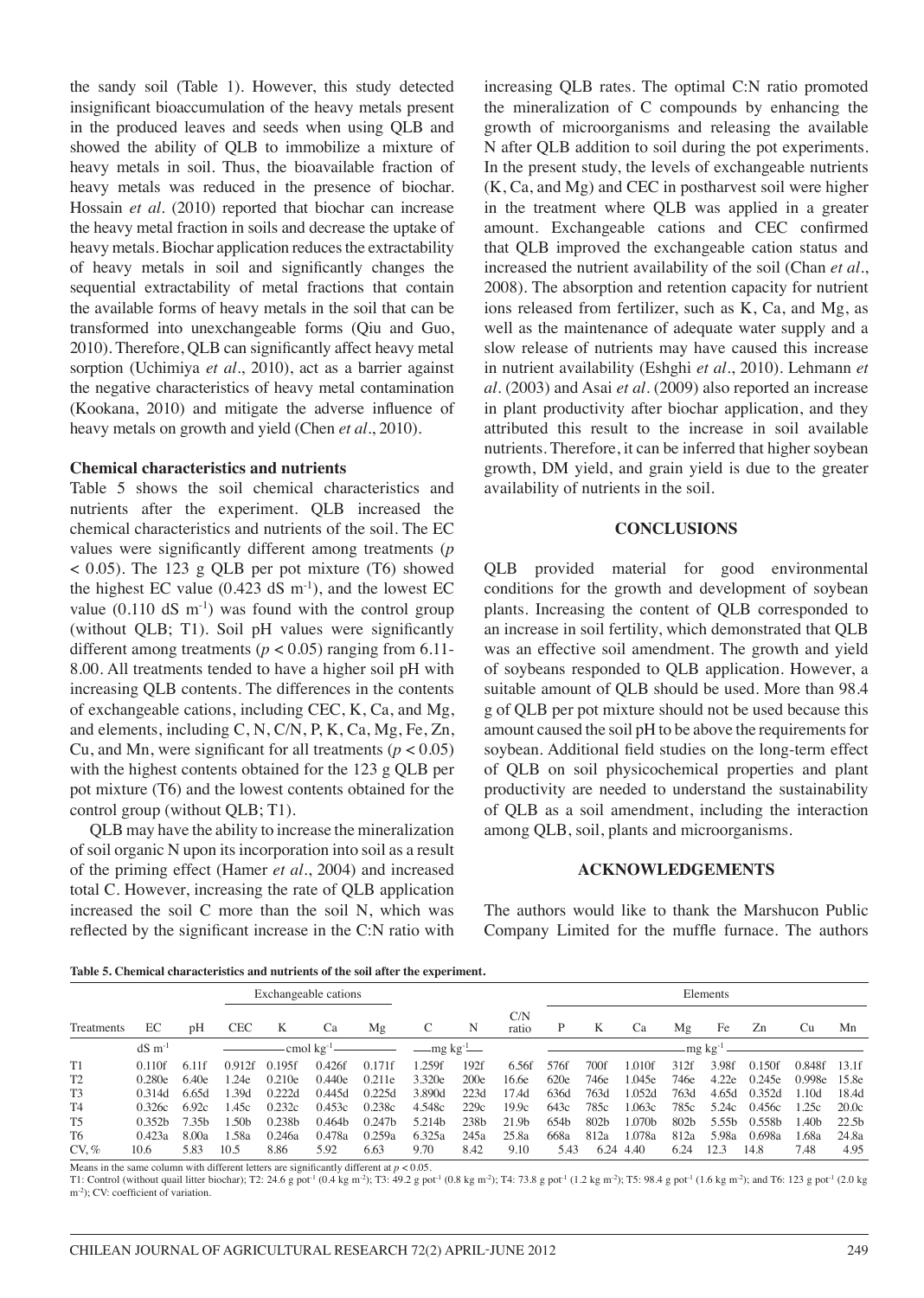would also like to thank the Faculty of Industrial Education, King Mongkut's Institute of Technology Ladkrabang, Thailand Institute of Scientific and Technological Research and Duangkamol Farm for laboratory and material support.

**Efecto del uso de biocarbón de lecho de codorniz en la producción de soya (***Glycine max* [**L.**] **Merr.).** El biocarbón puede usarse como enmienda para mejorar las propiedades del suelo y el rendimiento del cultivo. El objetivo de esta investigación fue el estudio del crecimiento de la planta, rendimiento y sus características, así como la calidad de semilla, incluyéndose el estudio de nutrientes y metales pesados (Pb, Cd y Hg) en la planta de soya (*Glycine max* [L.] Merr.) y el suelo. La experimentación se realizó en condiciones de invernadero en el distrito de Dan Khun Thot, provincia de Nakhon Ratchasima, Tailandia, entre septiembre del 2010 y enero del 2011. La investigación constó de seis tratamientos con cuatro repeticiones en un diseño completamente al azar. Se administró biocarbón de lecho de codorniz (QLB) a razón de 0, 24,6; 49,2; 73,8; 98,4 y 123 g por mezcla de sustrato en maceta, a soya var. Chiang Mai 60. Los resultados mostraron que el QLB puede usarse para mejorar la fertilidad y como enmienda del suelo en la producción de soja a un nivel óptimo de 98.4 g por mezcla de sustrato en maceta. Esta medida dio el mejor resultado en número de nodos, altura, acumulación de materia seca, rendimiento total, y calidad de semilla. El contenido de nutrientes en suelo tras el experimento aumentó al aumentar QLB, mientras que el residuo de metales pesados en hoja y semilla no cambió. No obstante, no se recomiendan niveles superiores a 98.4 g de QLB por mezcla de sustrato en maceta dado que el QLB es de naturaleza alcalina y el pH del suelo podría verse afectado.

Palabras clave: rendimiento de cultivo, elementos, absorción de nutrientes, pirólisis, fertilidad del suelo.

#### **LITERATURE CITED**

- AOAC. 1970. Official methods of analysis. 1015 p. 11<sup>th</sup> ed. Association of Official Analytical Chemists (AOAC), Washington, D.C., USA.
- AOAC. 1980. Official methods of analysis. 1018 p. 13<sup>th</sup> ed. Association of Official Analytical Chemists (AOAC), Washington, D.C., USA.
- Asai, H., B.K. Samson, H.M. Stephan, K. Songyikhangsuthor, K. Homma, Y. Kiyono, *et al*. 2009. Biochar amendment techniques for upland rice production in Northern Laos. 1. Soil physical properties, leaf SPAD and grain yield. Field Crop Research 111:81-84.
- Becerra, V., M. Paredes, and D. Debouck. 2011. Genetic relationships of common bean (*Phaseolus vulgaris* L.) race Chile with wild Andean and Mesoamerican germplasm. Chilean Journal of Agricultural Research 71:3-15.
- Bernhart, M., and O.O. Fasina. 2008. Moisture effect on the storage, handling and flow properties of poultry litter. Waste Management 29:1392-1398.
- Chan, K.Y., L. Van Zwieten, I. Meszaros, A. Downie, and S. Joseph. 2008. Using poultry litter biochars as soil amendments. Soil Research 46:437-444.
- Chen, Y., Y. Shinogi, and M. Taira. 2010. Influence of biochar use on sugarcane growth, soil parameters, and groundwater quality. Soil Research 48:526-530.
- CMFCRC. 2000. Varieties of soybean in Thailand. 20 p. Somporn Printing Press, Chiang Mai Field Crops Research Center (CMFCRC), Department of Agriculture, Ministry of Agriculture and Cooperatives, Chiang Mai, Thailand.
- CMFCRC. 2002. Physiology of soybean growth, development and management. 36 p. Chiang Mai Field Crops Research Center (CMFCRC), Department of Agriculture, Ministry of Agriculture and Cooperatives, Chiang Mai, Thailand.
- Department of Livestock Development. 2010. Quail production in Thailand. 21 p. Ministry of Agriculture and Cooperatives, Bangkok, Thailand.
- Eshghi, S., M.R. Mahmoodabadi, G.R. Abdi, and B. Jamali. 2010. Zeolite ameliorates the adverse effect of cadmium contamination on growth and nodulation of soybean plant (*Glycine max* L.) Journal of Biology & Environmental Science 4:43-50.
- Fehr, W.R., and C.E. Caviness. 1977. Stages of soybean development. Special Report 80. 12 p. Iowa State University, Iowa, USA.
- Glaser, B., J. Lehmann, and W. Zech. 2002. Ameliorating physical and chemical properties of highly weathered soils in the tropics with charcoal – a review. Biology and Fertility of Soils 35:219-230.
- Gomez, K.A., and A.A. Gomez. 1984. Statistical procedures for agricultural research. 704 p. 2nd ed. John Wiley & Sons, New York, USA.
- Gupta, G., and W. Gardner. 2005. Use of clay mineral (Montmorillonite) for reducing poultry litter leachate toxicity (EC50). Journal of Hazardous Materials 118:81-83.
- Hamer, U., B. Marschner, S. Brodowski, and W. Amelung. 2004. Interactive priming of black carbon and glucose mineralization. Organic Geochemistry 35:823-830.
- Hanway, J.J., and H.E. Thomson. 1967. How a soybean plant develops. Special Report 53. 18 p. Iowa State University Cooperative Extension Service, Ames, Iowa, USA.
- Hanway, J.J., and C.R. Weber. 1971. N, P, and K percentages in soybean (*Glycine max* (L.) Merrill) plant parts. Agronomy Journal 63:286-290.
- Hossain, M.K., V. Strezov, K. Yin Chan, and P.F. Nelson. 2010. Agronomic properties of wastewater sludge biochar and bioavailability of metals in production of cherry tomato (*Lycopersicon esculentum*). Chemosphere 78:1167-1171.
- ISTA Rules. 1985. International rules for seed testing. Seed Science and Technology 13:299-355.
- Iwamoto, S., S. Sato, K. Hosomichi, A. Taweetungtragoon, T. Shiina, H. Matsubayashi, *et al*. 2008. Identification of heat shock protein 70 genes *HSPA2*, *HSPA5* and *HSPA8* from the Japanese quail, *Coturnix japonica*. Animal Science Journal 79:171-181.
- Jaime, M.M., and C.A. Salazar. 2010. Participation in organizations, technical efficiency and territorial differences: A study of small wheat farmers in Chile. Chilean Journal of Agricultural Research 71:104-113.
- Kookana, R.S. 2010. The role of biochar in modifying the environmental fate, bioavailability, and efficacy of pesticides in soils: a review. Soil Research 48:627-637.
- Land Development Department. 2004. Plant, fertilizer, water and soil analysis manual. 184 p. Ministry of Agriculture and Cooperatives, Bangkok, Thailand.
- Land Development Department. 2011. Dan Khun Thot series: DK. 3 p. Ministry of Agriculture and Cooperatives, Bangkok, Thailand.
- Lehmann, J. 2007. Carbon sequestration in dryland ecosystems. Environmental Management 33:528-544.
- Lehmann, J., J.P. Da Silva, C. Steiner, T. Nehls, W. Zech, and B. Glaser. 2003. Nutrient availability and leaching in an archaeological Anthrosol and a Ferralsol of the Central Amazon basin: fertilizer, manure and charcoal amendments. Plant and Soil 249:343-357.